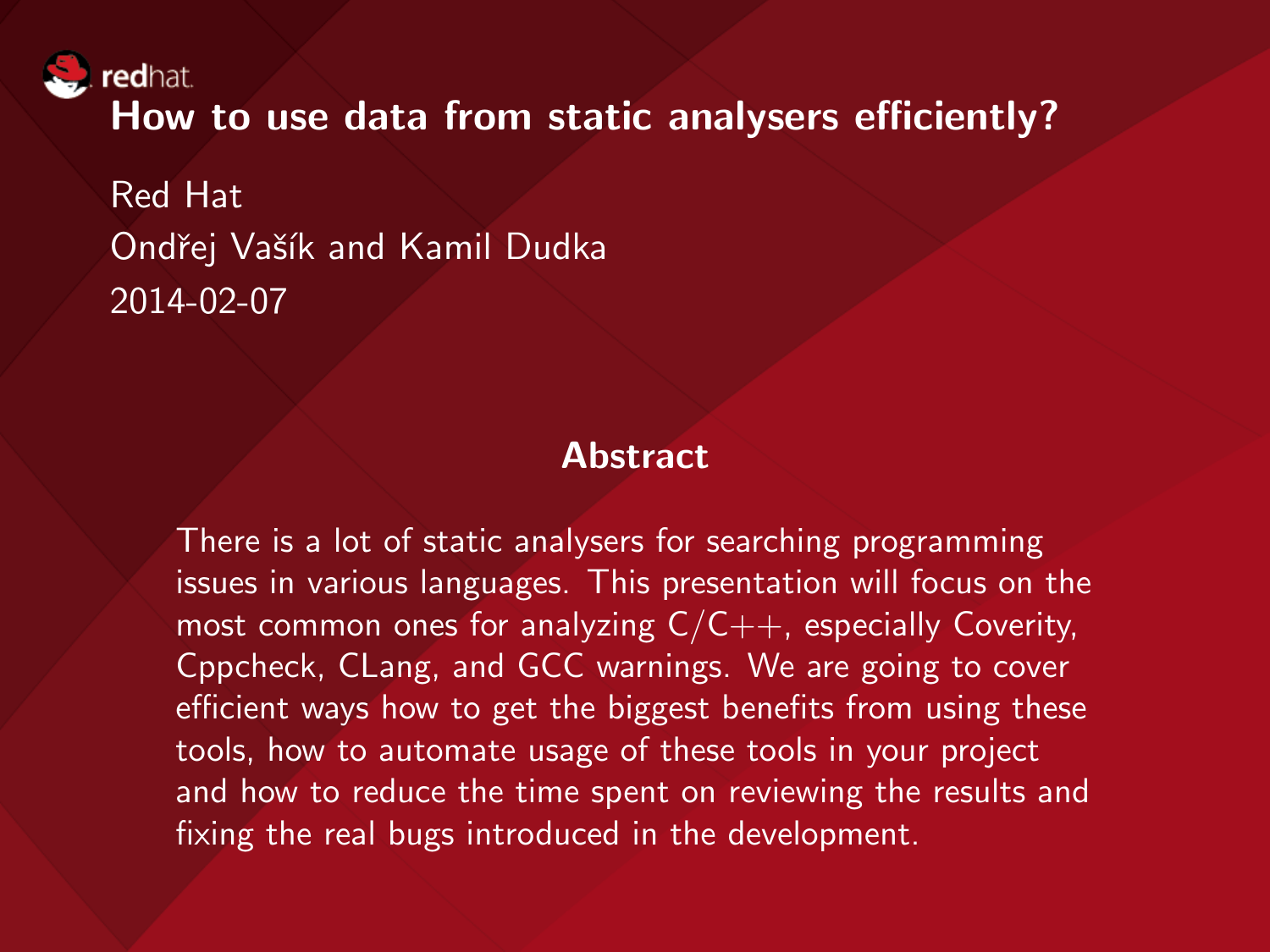

#### Agenda

#### 1 [Static Analysis – What Does It Mean?](#page-2-0)

#### 2 [How to Use Data from Static Analysers Efficiently?](#page-3-0)

#### **3 [How to Automate Static Analysis of RPM Packages?](#page-10-0)**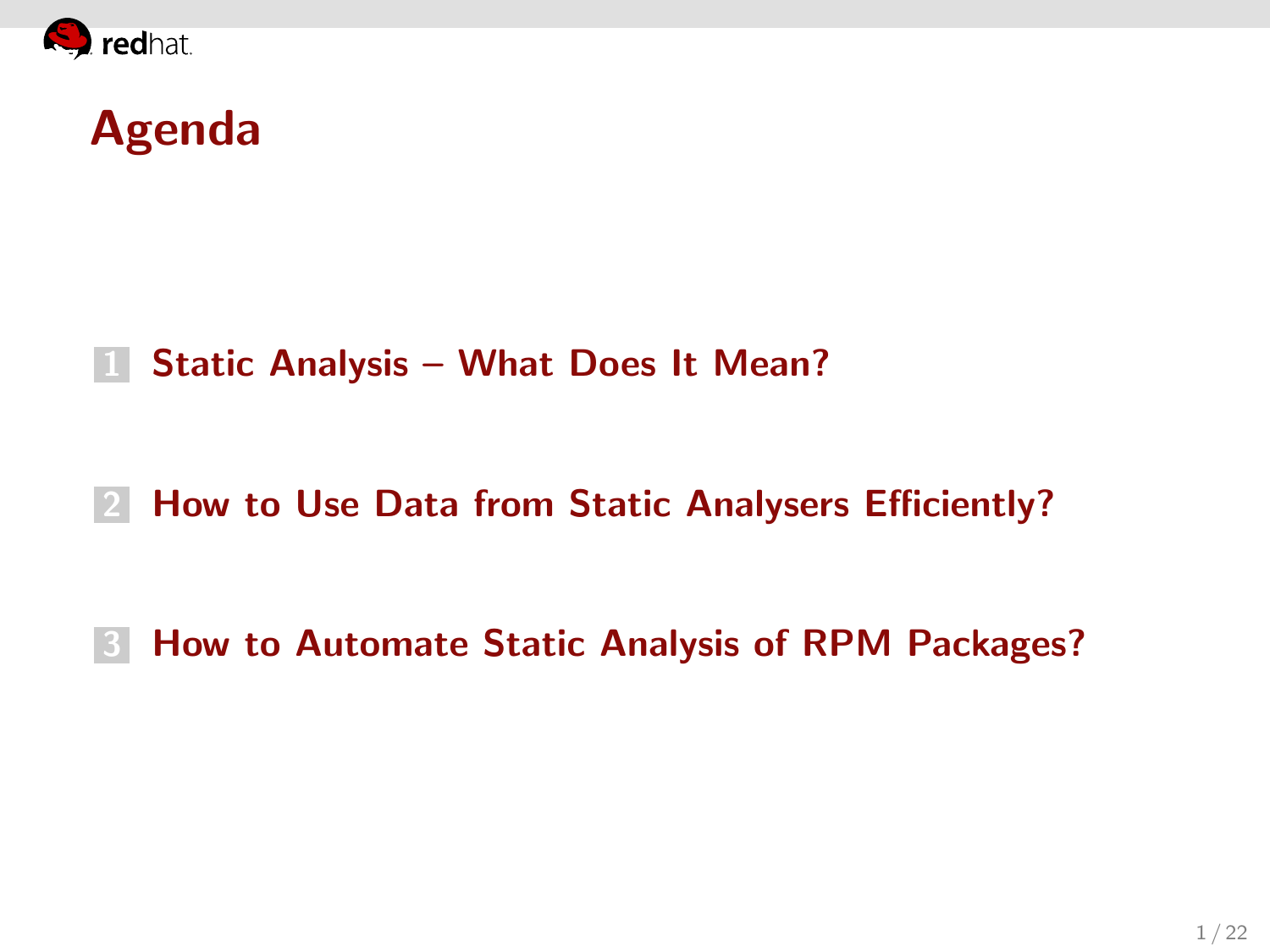<span id="page-2-0"></span>

## Static Analysis

- generic definition: analysis of code without executing it
- already done by the compiler (optimization, warnings, . . . )
- we are interested in using static analysis to find bugs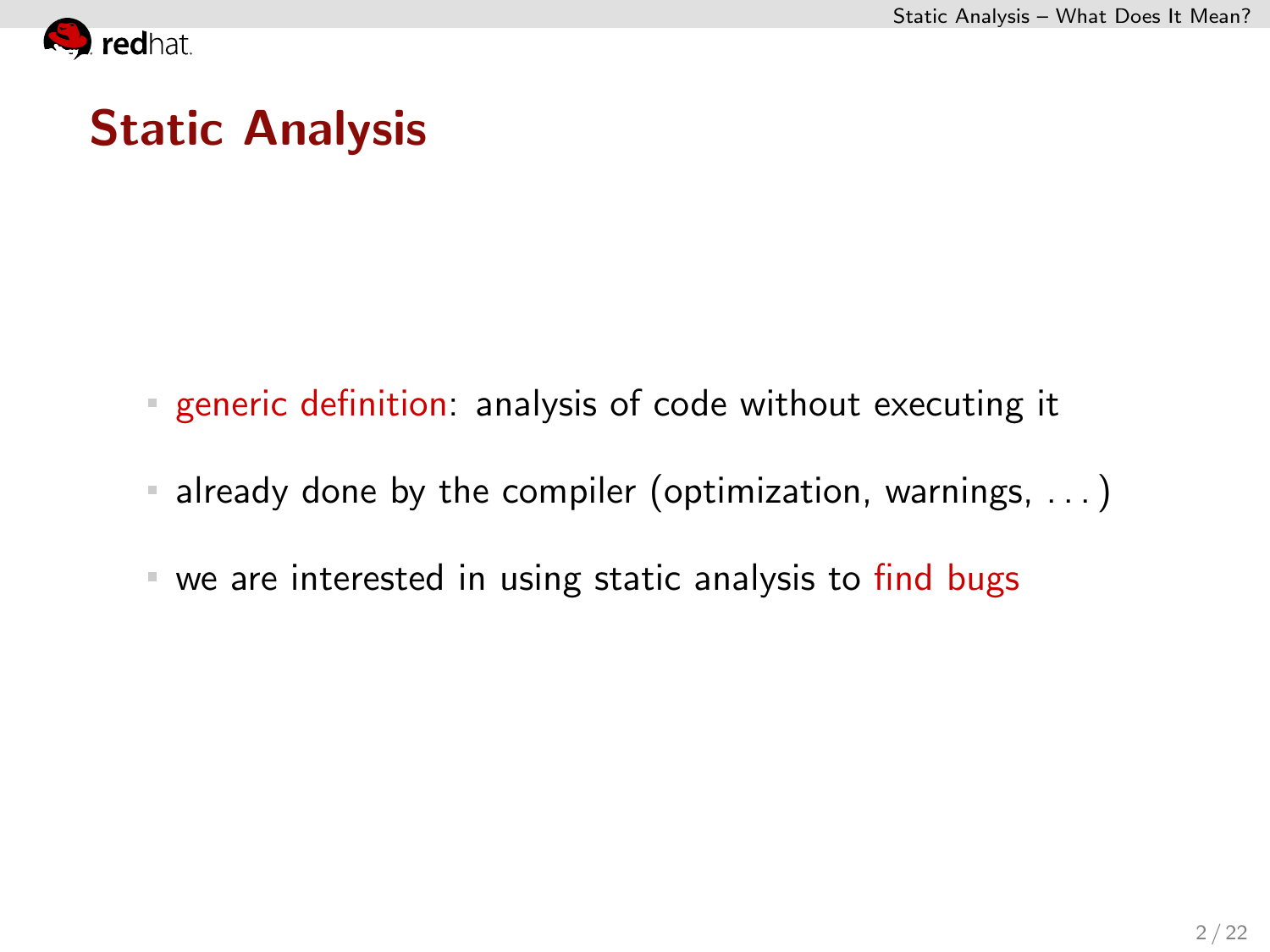<span id="page-3-0"></span>



#### 1 [Static Analysis – What Does It Mean?](#page-2-0)

#### 2 [How to Use Data from Static Analysers Efficiently?](#page-3-0)

#### **8 [How to Automate Static Analysis of RPM Packages?](#page-10-0)**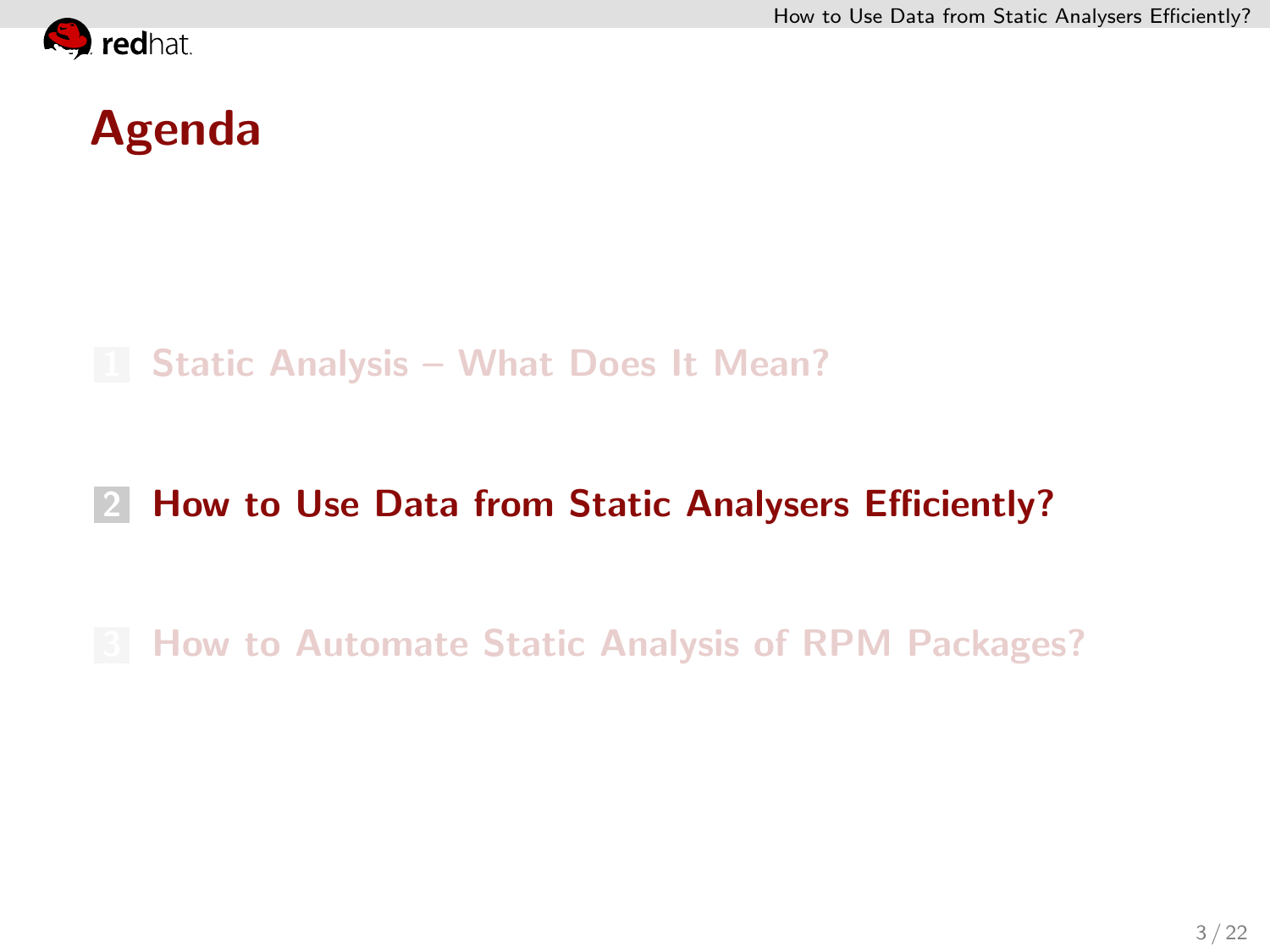<span id="page-4-0"></span>

#### Answer in 10 minutes?

let's try that! :)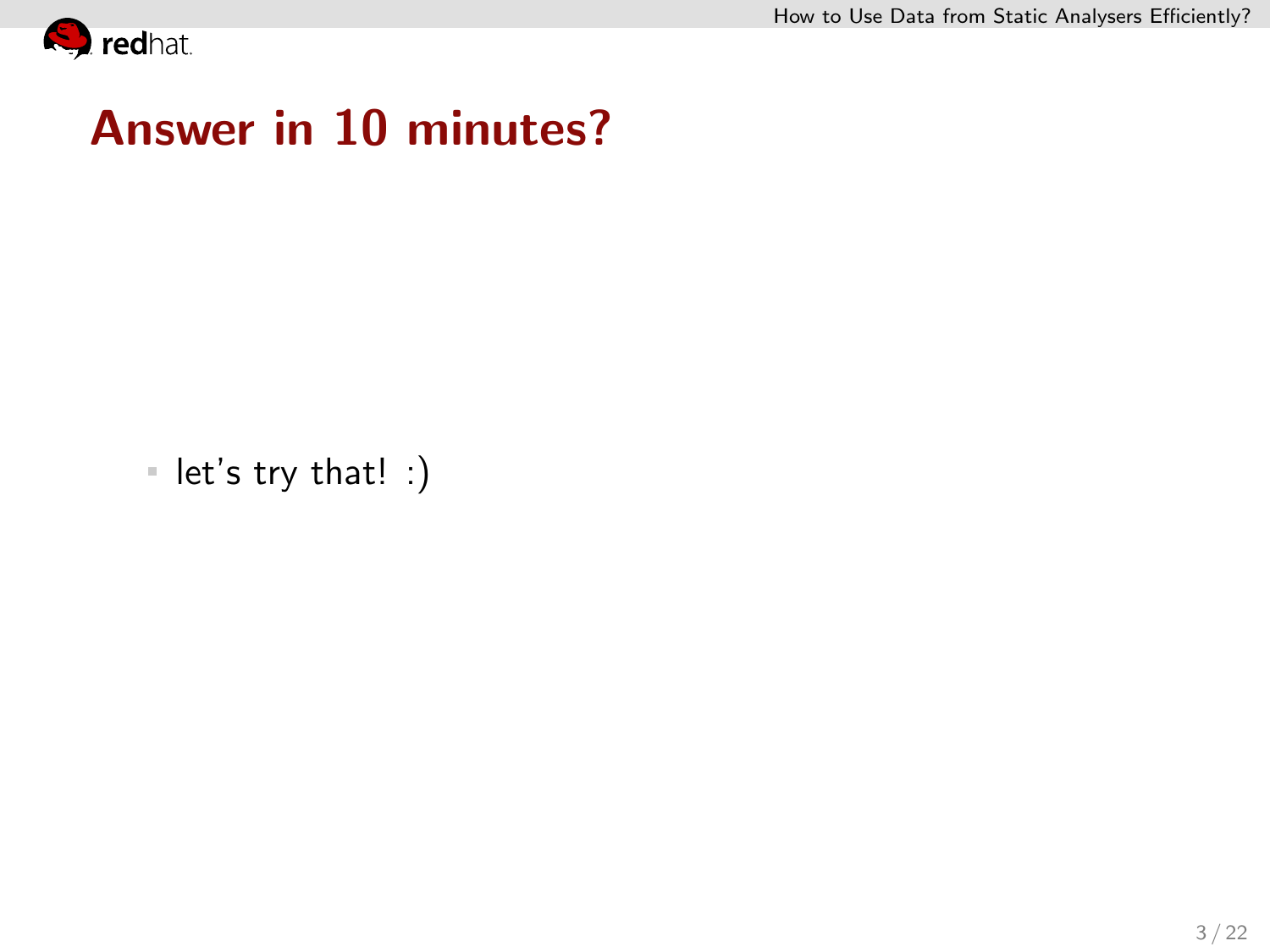<span id="page-5-0"></span>

# Use more static analyzers as frequently as possible

- continuous integration!
- don't use them in production build system
- be sure analysis takes some time comparable to compilation time  $\implies$  balance is needed
- Fedora stats
	- $1500 \text{ C/C++}$  packages from 6500+ scanned
	- 150M lines of code  $\rightarrow$  150k potential defects  $\rightarrow$  50k+ real defects
	- Coverity+Cppcheck+Gcc warnings  $= 3+$  weeks scan time
- You can join scan.coverity.com for free (if OSS)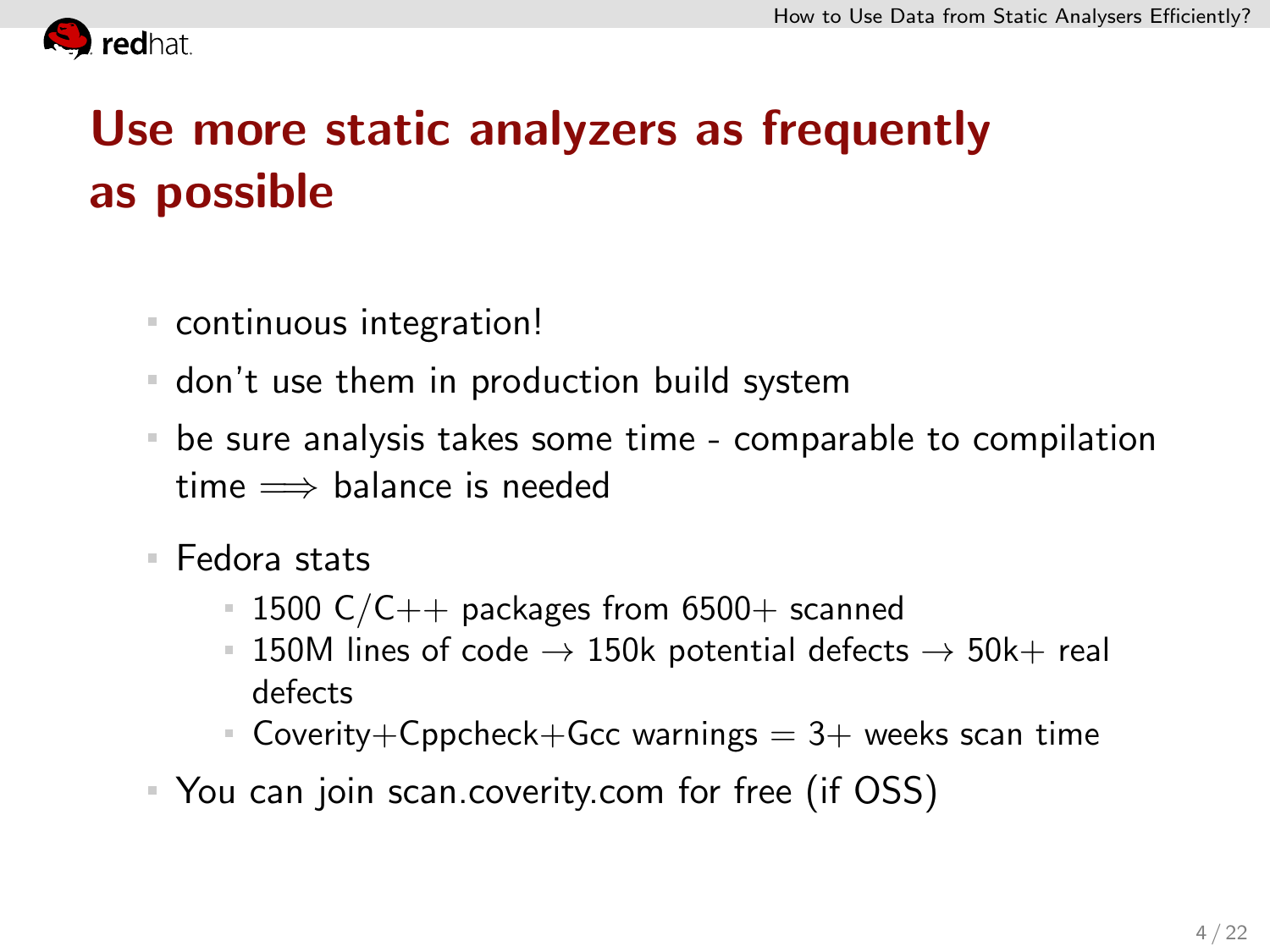<span id="page-6-0"></span>

## Mark the false positives with annotations, use difference scan tools

- $\blacksquare$  annotations  $\rightarrow$  comments used to suppress the warnings
- **difference scanning** 
	- $\blacksquare$  1st scan : 30 defects, 10 real, 20 FP
	- 2nd scan (after 6 months) : 5 new defects  $\rightarrow$  25 defects, 2 real, 23 FP
	- Using e.g. csdiff : 5 new defects : 2 real, 3 FP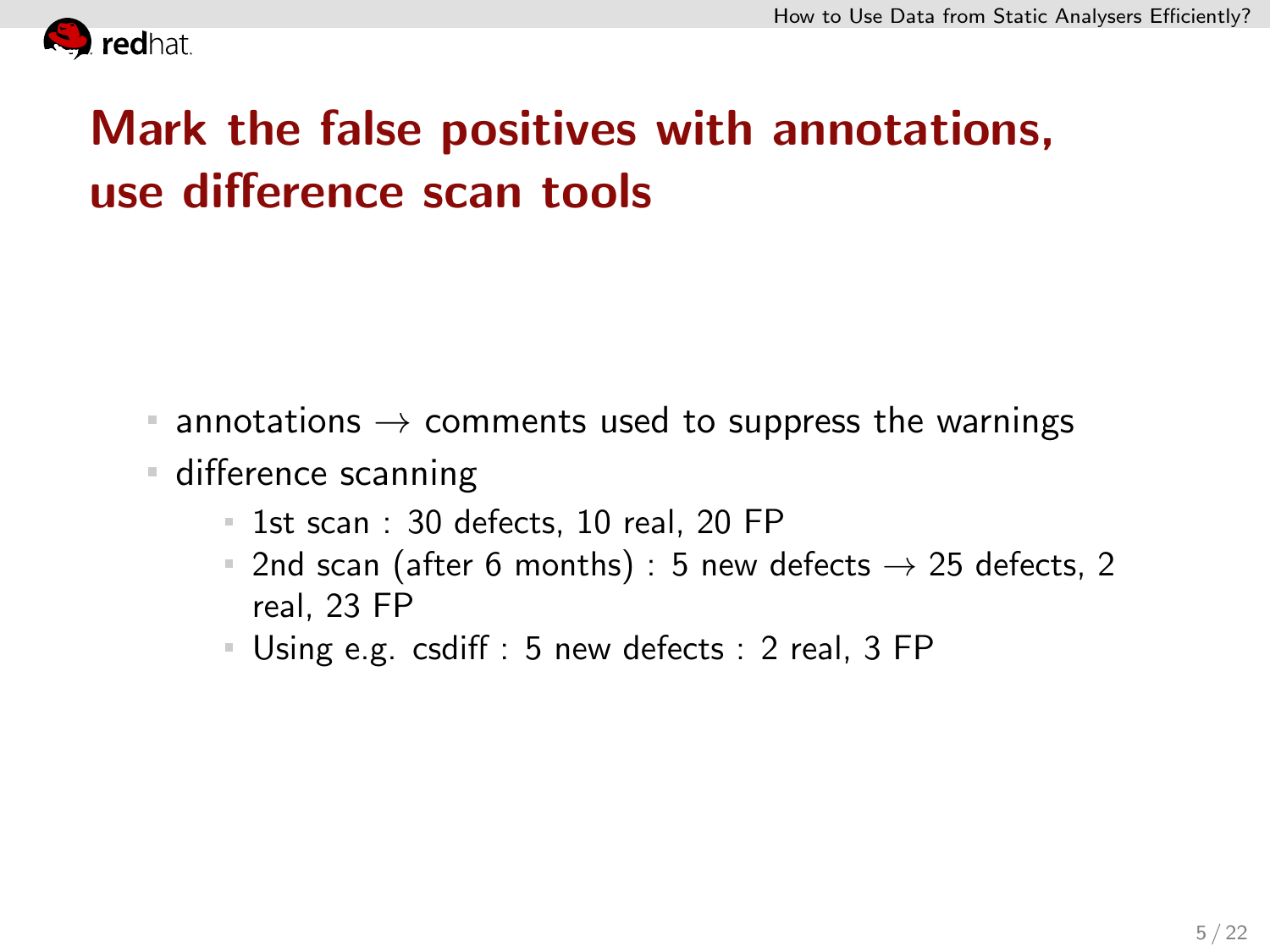<span id="page-7-0"></span>

## Review the result carefully, think about the output twice!

| < tp txt                                                                                                                                                                                                                                                                                                                                      |                                                                                  |                                           |                                       |                        |                       |          |            |   |
|-----------------------------------------------------------------------------------------------------------------------------------------------------------------------------------------------------------------------------------------------------------------------------------------------------------------------------------------------|----------------------------------------------------------------------------------|-------------------------------------------|---------------------------------------|------------------------|-----------------------|----------|------------|---|
| и                                                                                                                                                                                                                                                                                                                                             |                                                                                  |                                           | ×ø                                    | l <sup>™</sup> rhbz    |                       | 缬        |            |   |
|                                                                                                                                                                                                                                                                                                                                               | <b>New (1)</b>                                                                   | Fixed (1)                                 | Previously waived (0)                 |                        |                       |          |            | ≂ |
| Wrong Expression                                                                                                                                                                                                                                                                                                                              | Wrong Check of Return Value                                                      | Security Related                          |                                       | Use of Invalid Pointer |                       |          |            |   |
| <b>Buffer Overflow</b>                                                                                                                                                                                                                                                                                                                        | Misused Syntax                                                                   | Deadcode                                  | $1 + 1$                               | Invalid Dereference    |                       |          |            |   |
| C++ Specific                                                                                                                                                                                                                                                                                                                                  | Missing Initialization                                                           | Experimental                              |                                       | Concurrency            |                       |          |            |   |
| Resource Leaks                                                                                                                                                                                                                                                                                                                                | Unsorted                                                                         | Use after free                            |                                       | Parse Warnings         |                       |          |            |   |
| <b>Cppcheck Warnings</b>                                                                                                                                                                                                                                                                                                                      | Compiler Warnings                                                                |                                           |                                       |                        |                       |          |            |   |
|                                                                                                                                                                                                                                                                                                                                               | $\times$ first<br>Previous                                                       | Last »<br>Scan 4 of 5<br>Next ><br>Legend |                                       |                        |                       |          |            |   |
|                                                                                                                                                                                                                                                                                                                                               | Needs Inspection defects count Info defects count<br>Is a bug<br><b>Rx later</b> | difference<br>Maland defects a            | Previously Waived (active) difference |                        |                       |          |            |   |
| <b>Additional info</b><br>Added defects<br><b>Fixed defects</b><br><b>EXT   HTML   ISON</b><br><b>EXT   HTML   ISON</b>                                                                                                                                                                                                                       | All defects<br>Scan Log<br><b>TXT</b><br><b>EXT   HTML   ISON</b>                |                                           |                                       |                        |                       |          |            |   |
| Deadcode                                                                                                                                                                                                                                                                                                                                      |                                                                                  |                                           |                                       |                        | Show all trace events |          | Dostd all  |   |
| 1. Defect type: DEADCODE                                                                                                                                                                                                                                                                                                                      |                                                                                  |                                           |                                       |                        |                       | Collapse |            |   |
| 1. cromis-1.4.11/amacrom/readtab.c:206:comd.comst - Comdition "r != -1", taking false branch. Now the value of "r" is equal to -1.<br>2. cronis-1.4.11/anacron/readtab.c:287:ccest - At condition "r", the value of "r" must be equal to -1.<br>3, cronie-1.4.11/anacron/readtab.c:28T:dead_error_condition - The condition "r" must be true. |                                                                                  |                                           |                                       |                        |                       |          |            |   |
| 4. cronis-1.4.11/anacron/readtab.c:200:dead_error_line - Execution cannot reach this statement "goto reg_invalid;".                                                                                                                                                                                                                           |                                                                                  |                                           |                                       |                        |                       |          |            |   |
| Walving log (2)                                                                                                                                                                                                                                                                                                                               |                                                                                  |                                           |                                       |                        | Go to top             |          | Expand all |   |
| Not a bug waiver submitted by the S days, 22 hours ago (2014-01-21 17:49:35).                                                                                                                                                                                                                                                                 |                                                                                  |                                           |                                       |                        |                       | Collapse |            |   |
| User mmasters submitted and waiver:                                                                                                                                                                                                                                                                                                           |                                                                                  |                                           |                                       |                        |                       |          |            |   |
| This defect is not a bug because it's a normal goto cycle.                                                                                                                                                                                                                                                                                    |                                                                                  |                                           |                                       |                        |                       |          |            |   |
|                                                                                                                                                                                                                                                                                                                                               |                                                                                  |                                           |                                       |                        |                       |          |            |   |
| Is a bog water submitted by kdudka 5 days, 1 hour app (2014-01-22 15:06:58).                                                                                                                                                                                                                                                                  |                                                                                  |                                           |                                       |                        |                       | Collapse |            |   |
| User kdudka <b>changed</b> current waiver:                                                                                                                                                                                                                                                                                                    |                                                                                  |                                           |                                       |                        |                       |          |            |   |
| Real bug. Discussed on IRC. The condition should actually be (r == -1).                                                                                                                                                                                                                                                                       |                                                                                  |                                           |                                       |                        |                       |          |            |   |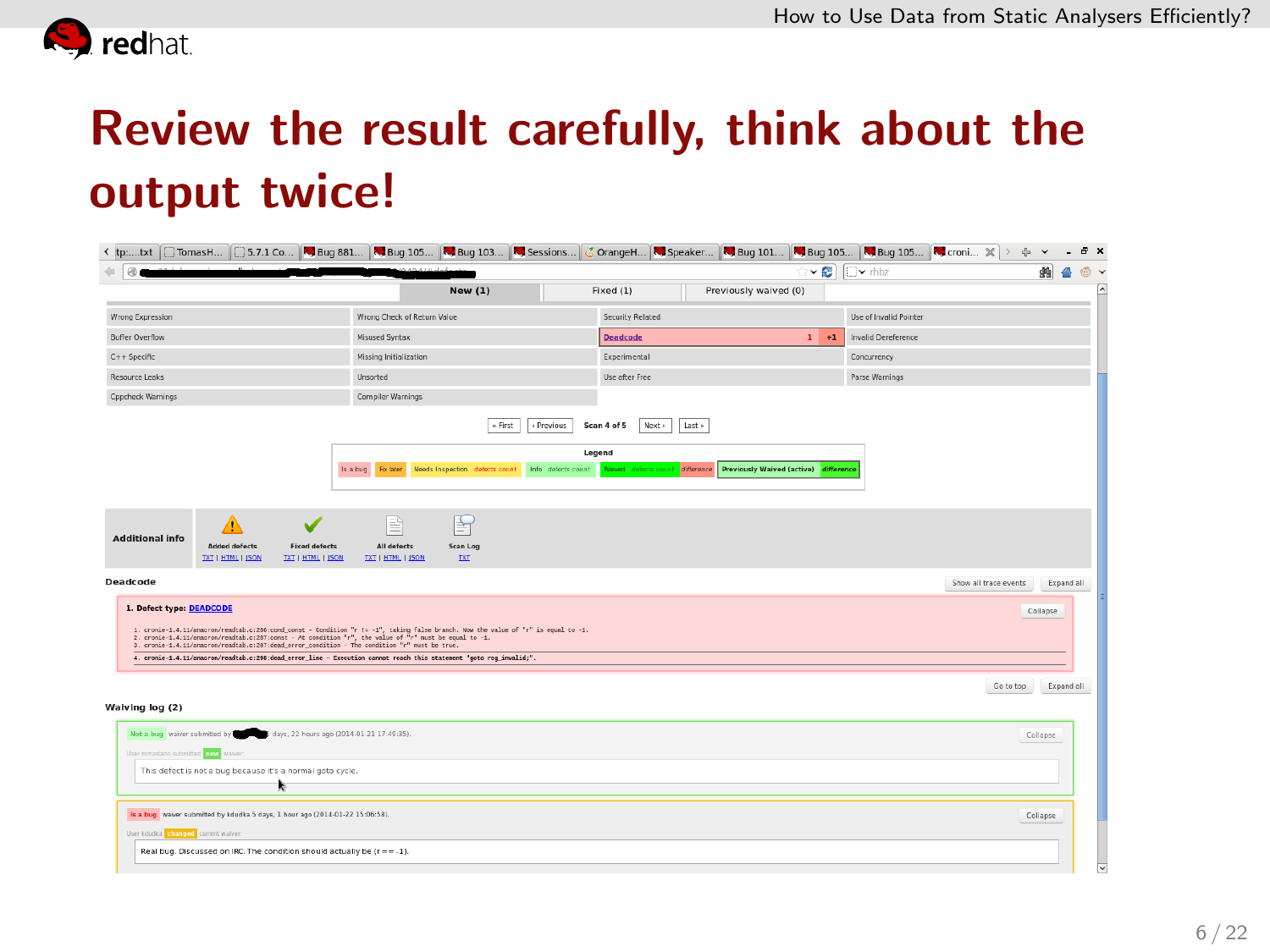<span id="page-8-0"></span>

#### Focus on high priority defect types!

- Common "real bugs" defects:
	- use after free (71% marked real)
	- **P** resource leak (65% marked real)
	- **missing initialization (43% marked real, but highest** "needs fix now" rate)
- In more details:  $\mathbb{R}^2$

| Defect type              | Defect occurrence | Real defects | Needs fix |  |
|--------------------------|-------------------|--------------|-----------|--|
| Wrong return value check | $13.6 \%$         | 37.9 $%$     | $9.4\%$   |  |
| Deadcode                 | $12.5 \%$         | 46.1 $%$     | $8.5\%$   |  |
| Invalid dereference      | $10.0 \%$         | 37.9 $%$     | $10.2 \%$ |  |
| Resource leaks           | $8.1 \%$          | 65.5 $%$     | $10.9\%$  |  |
| Security related         | $8.0\%$           | 40.2 $%$     | 18.0%     |  |
| Missing initialization   | $7.4 \%$          | 43.4 $%$     | 33.3 $%$  |  |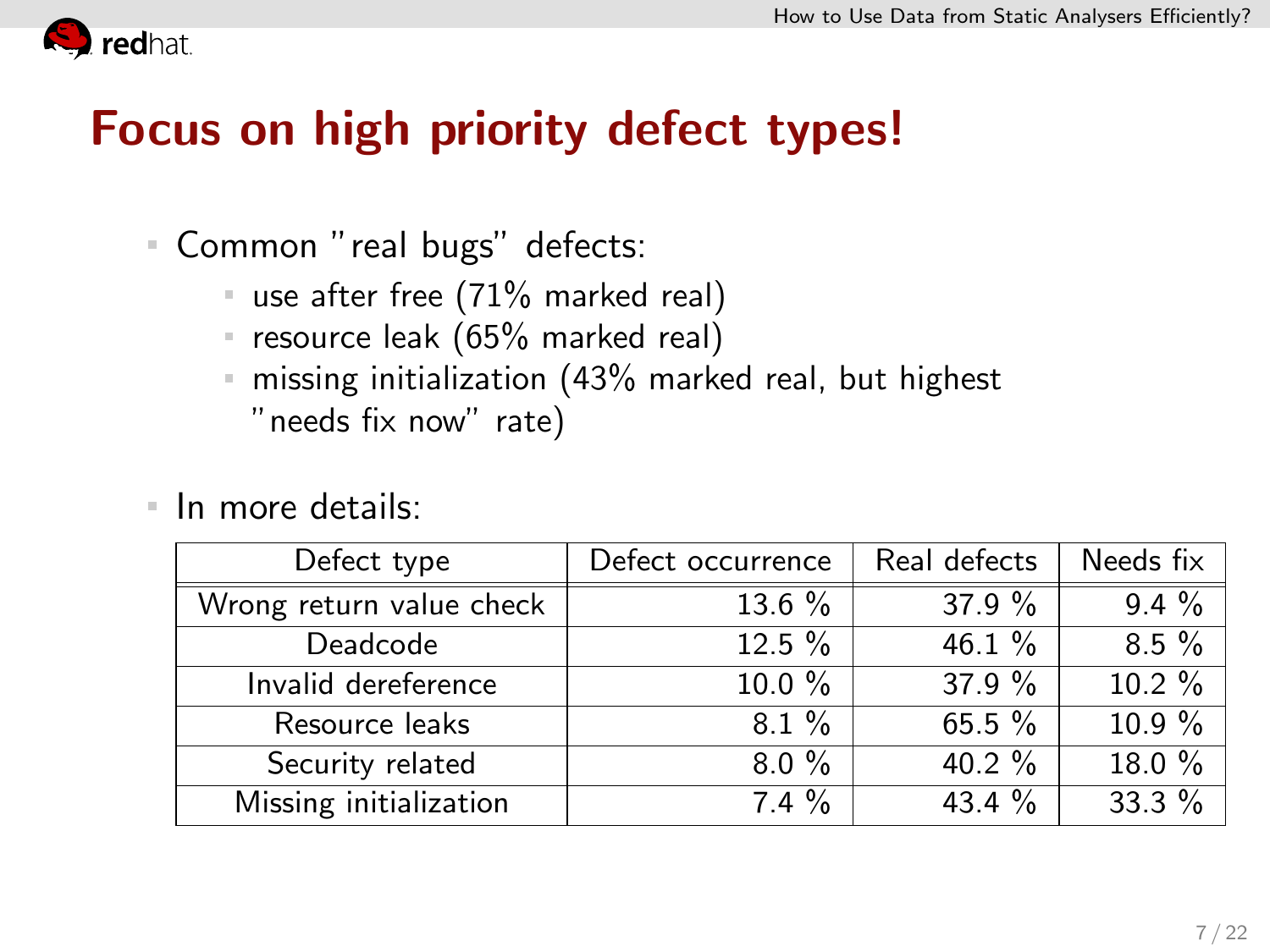<span id="page-9-0"></span>

#### Focus on real-world defects?

- Might be possible in future!  $\rightarrow$  a lot of crash data  $\equiv$ at <https://retrace.fedoraproject.org/faf/>
- tool to match crashes to static analyzer output in development  $($ <https://github.com/mmilata/mock-with-analysis/tree/crash-correlation>)  $\rightarrow$  still long run to get it more useful (hard to match backtrace to defects)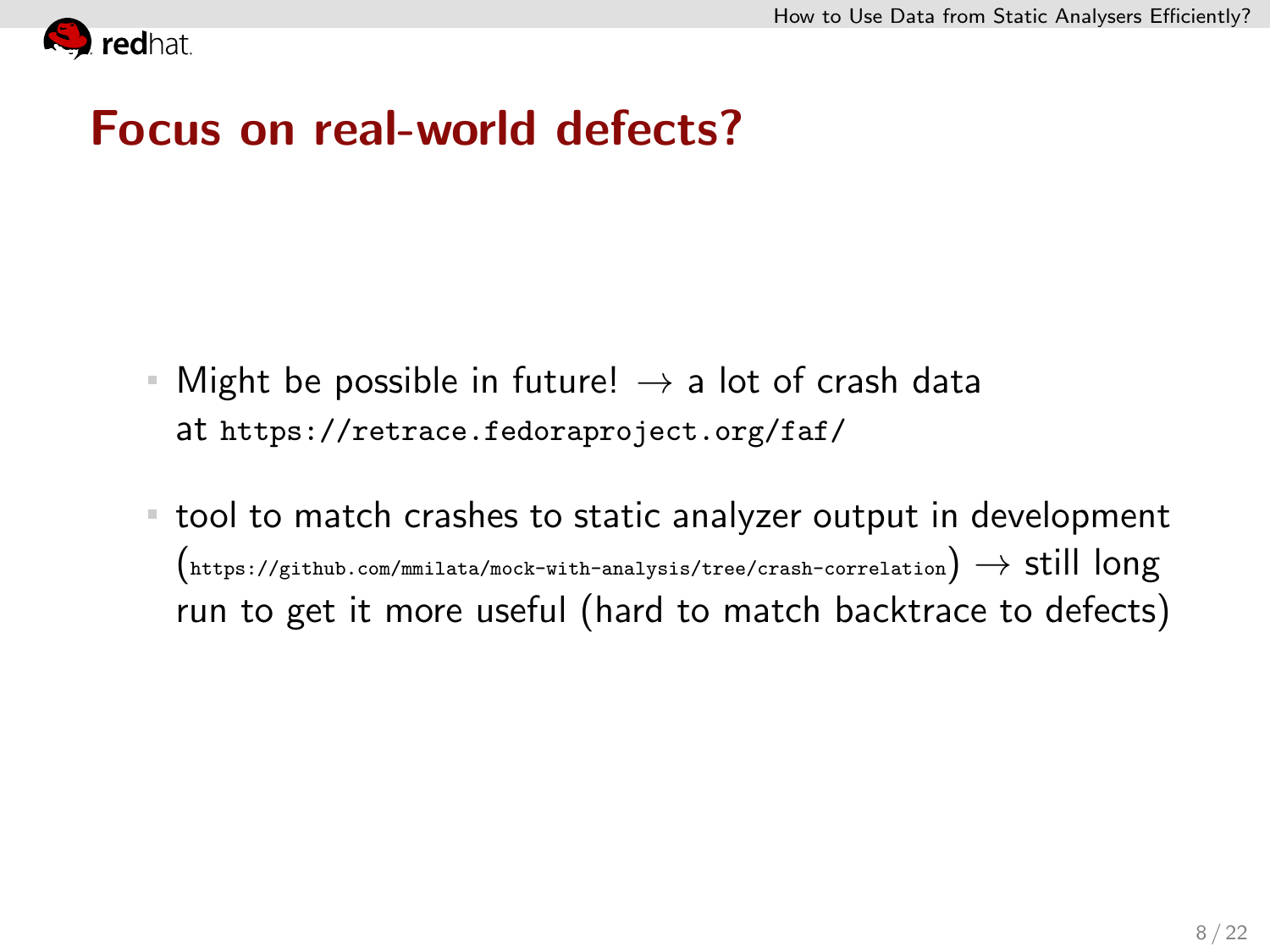<span id="page-10-0"></span>

1 [Static Analysis – What Does It Mean?](#page-2-0)

- **2 [How to Use Data from Static Analysers Efficiently?](#page-3-0)**
- **3 [How to Automate Static Analysis of RPM Packages?](#page-10-0)**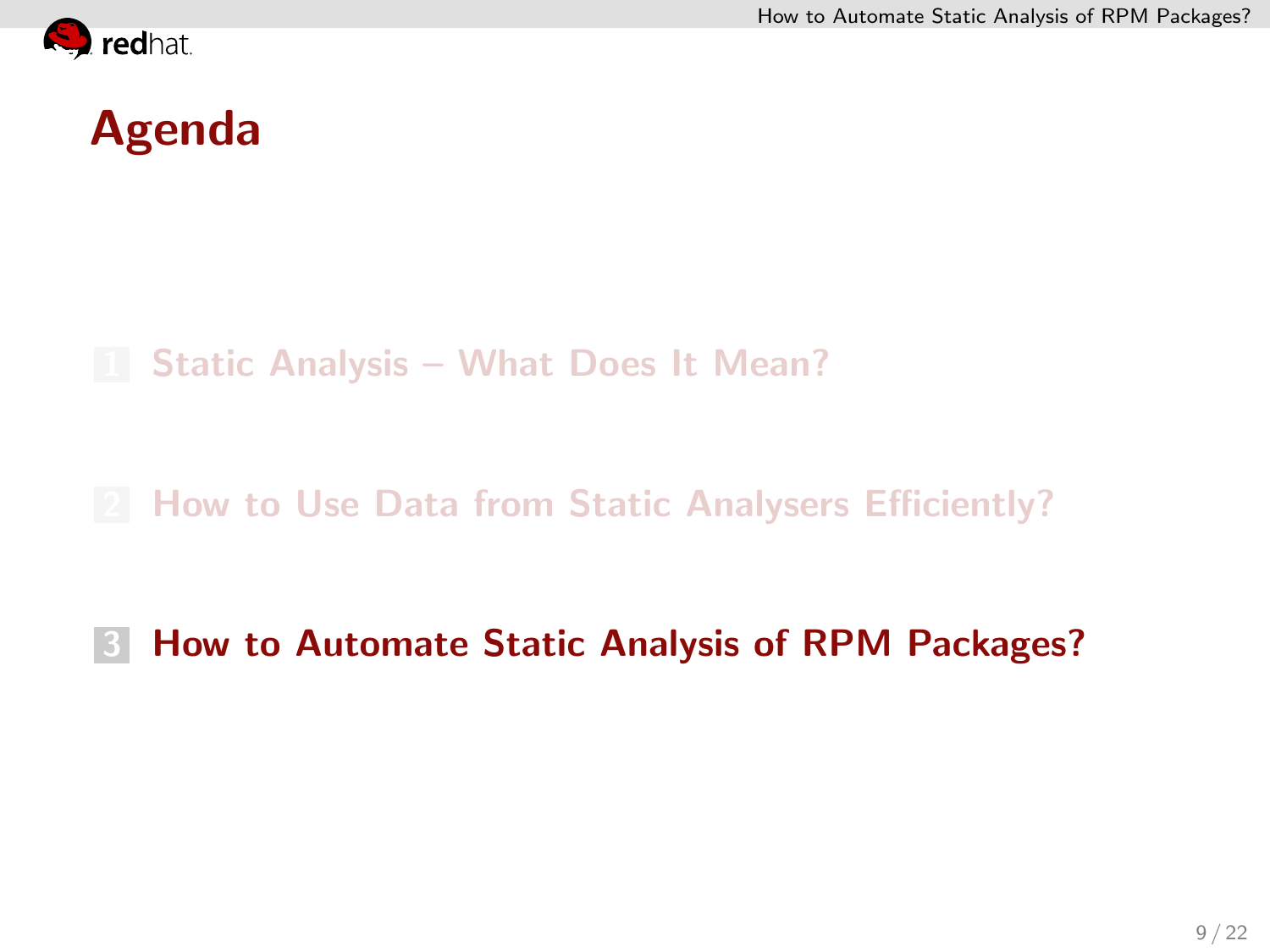<span id="page-11-0"></span>

#### How to Automate Static Analysis of RPMs?

- Static analysis already used by compilers (in our case GCC).
- How can we efficiently process GCC warnings?
- How can we plug static analyzers into our build process?  $\equiv$
- **How can we fully automatically analyze a given SRPM?**
- How can we build a differential static analysis on top of it?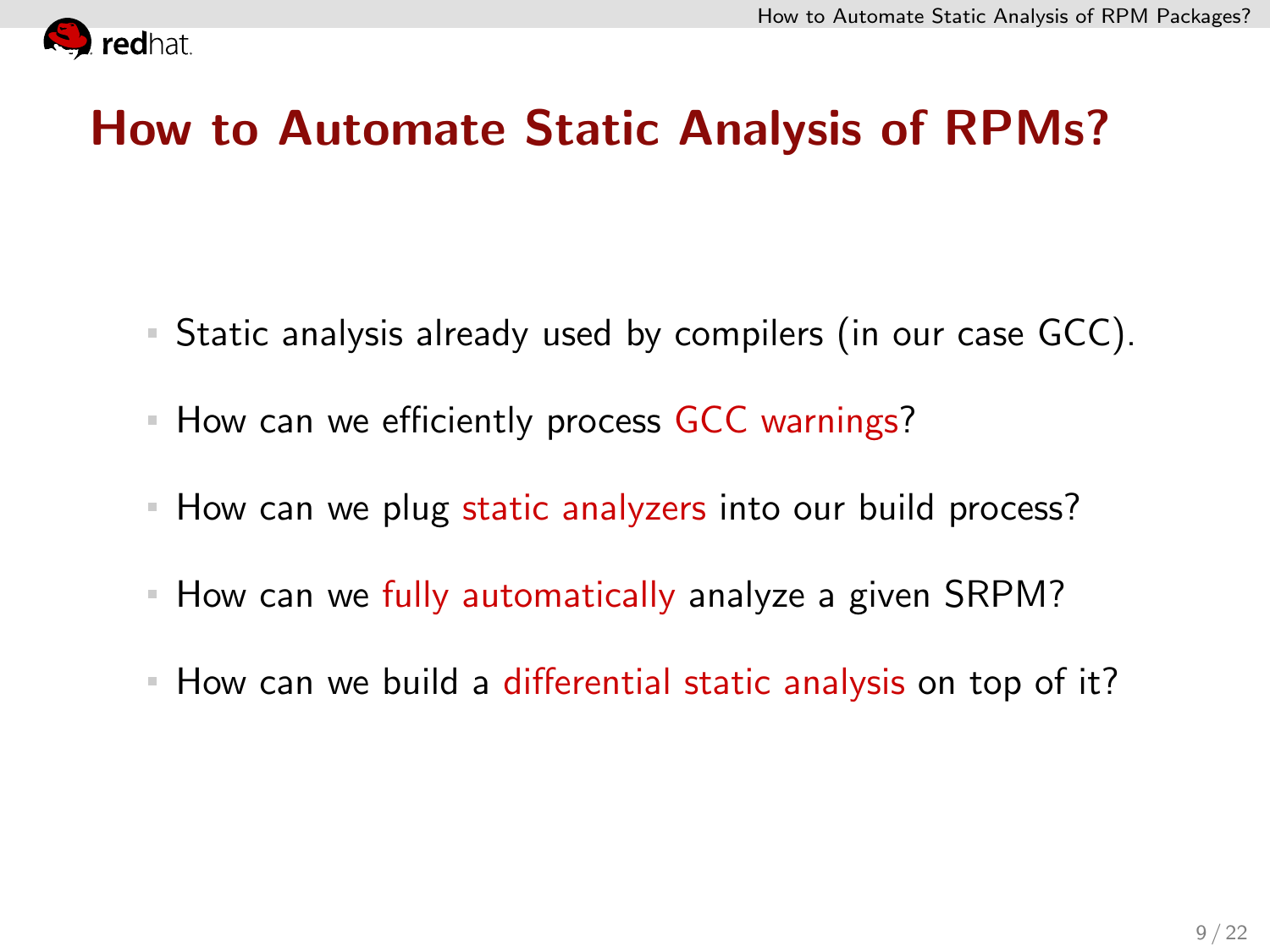<span id="page-12-0"></span>

## Processing GCC Warnings – Problems

- **1** Some projects produce a lot of warnings during build.
- 2 Some projects do not produce any warnings during build.
- **3** Compilers do not use absolute paths in diagnostic messages.
- **4** Some projects use obscure build systems (samba, ksh, etc.).
- **5** Compiler warnings are difficult to collect consistently when building in parallel.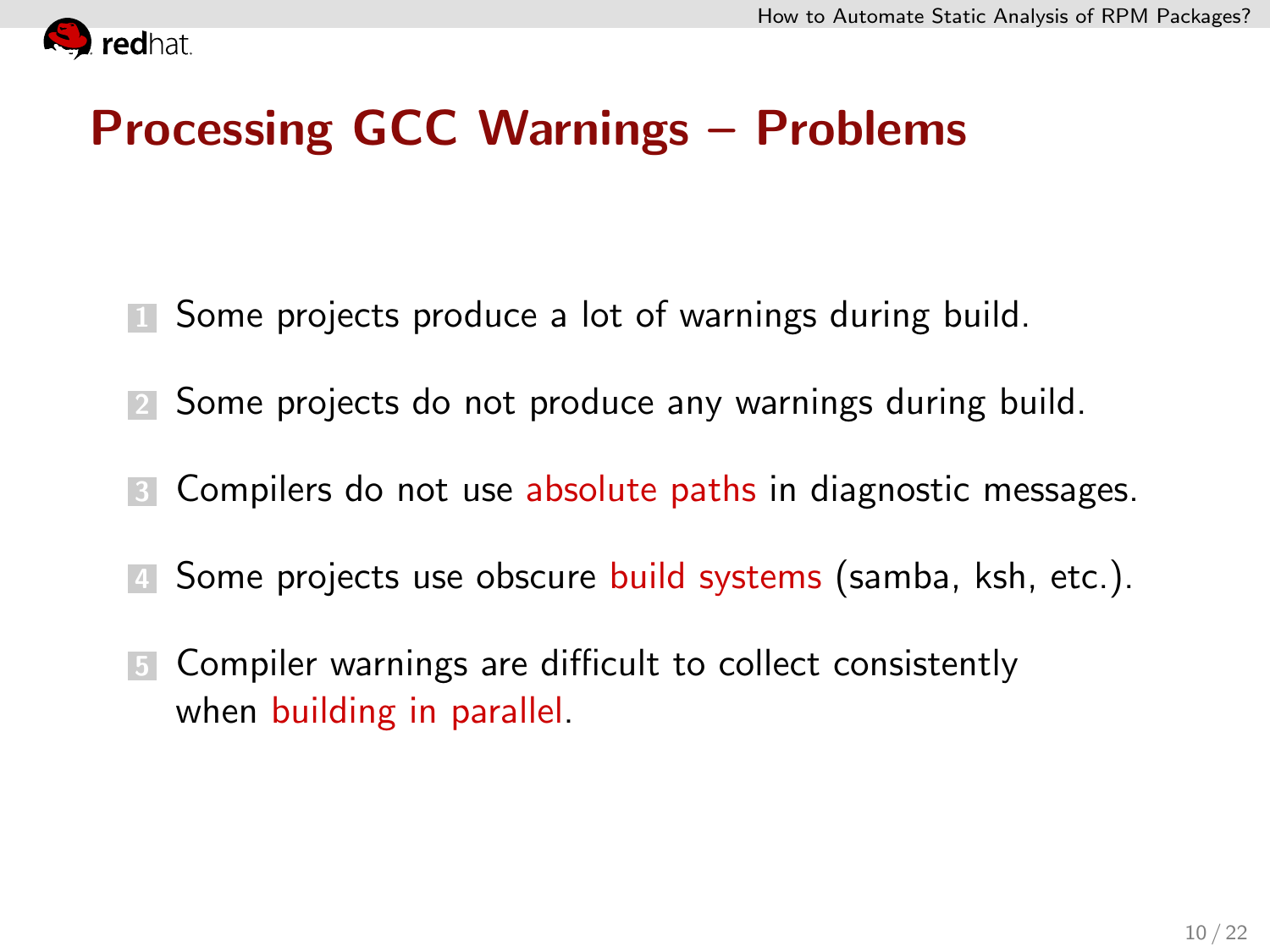<span id="page-13-0"></span>

### Processing GCC Warnings – Solutions

**1** We want to make sure that we are not introducing new warnings whenever changing the code (while not touching the code that is known to work).

 $\implies$  We need an easy to use diff tool for compiler warnings.

- 2 We want to adjust warning level (ideally in a way that is fully transparent to the build process).
- **3** We need a tool to translate relative to absolute paths in diagnostic messages.
- 4 The easiest way is to put a compiler wrapper to \$PATH.
- **5** We can extend such a compiler wrapper to synchronize writes of diagnostic messages in order to get a usable output when building in parallel.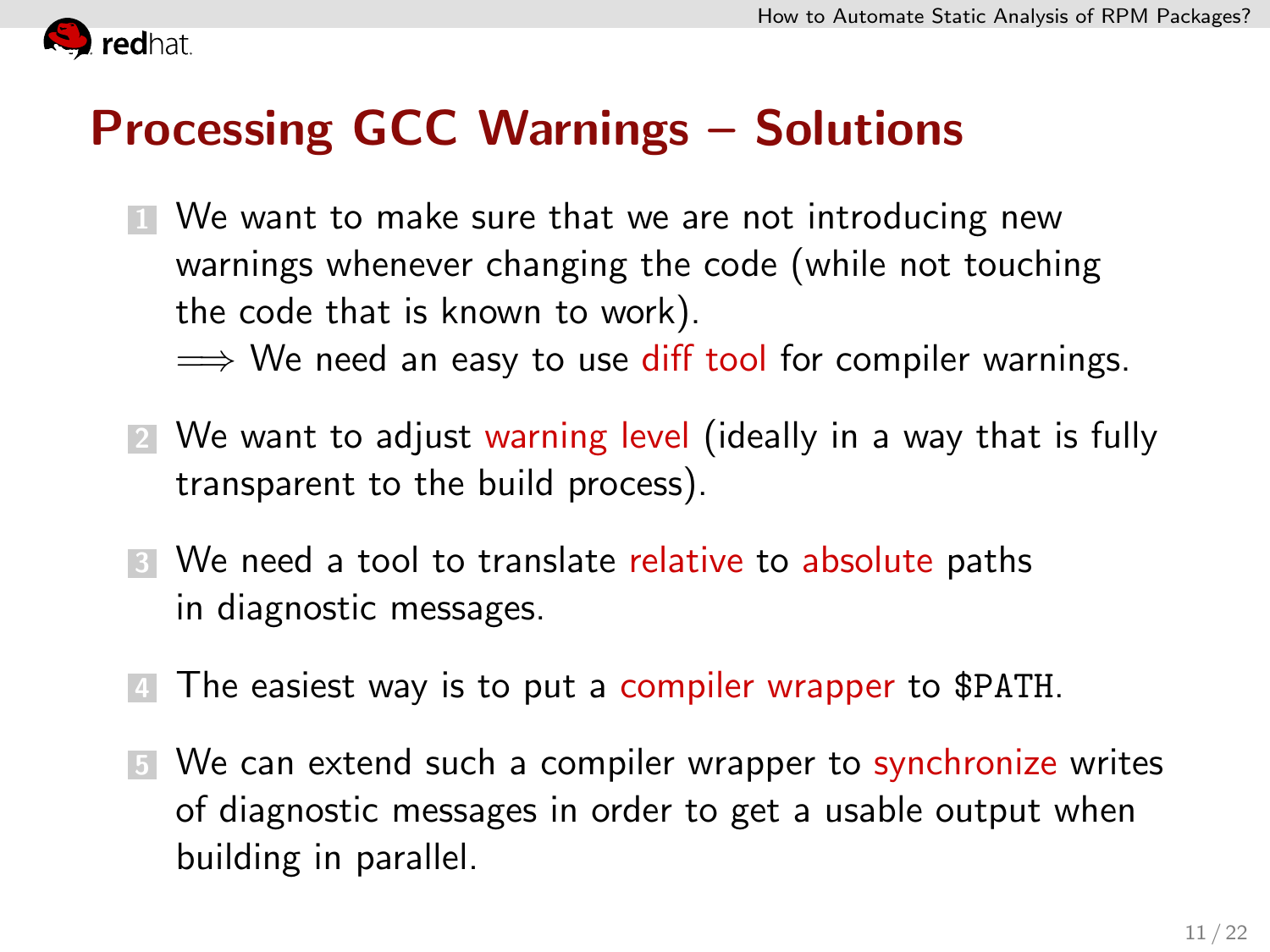<span id="page-14-0"></span>

## Plugging Static Analyzers into Build Process

- How to plug other static analyzers into the build process?
- We put another compiler wrapper to \$PATH because:
	- We do not want to scan code that is not going to run.
	- We use the exactly same configuration (header files, defines) as we use for build.
- Currently supported static analyzers:
	- Coverity Analysis
	- Cppcheck
	- Clang
	- GCC warnings (as mentioned above)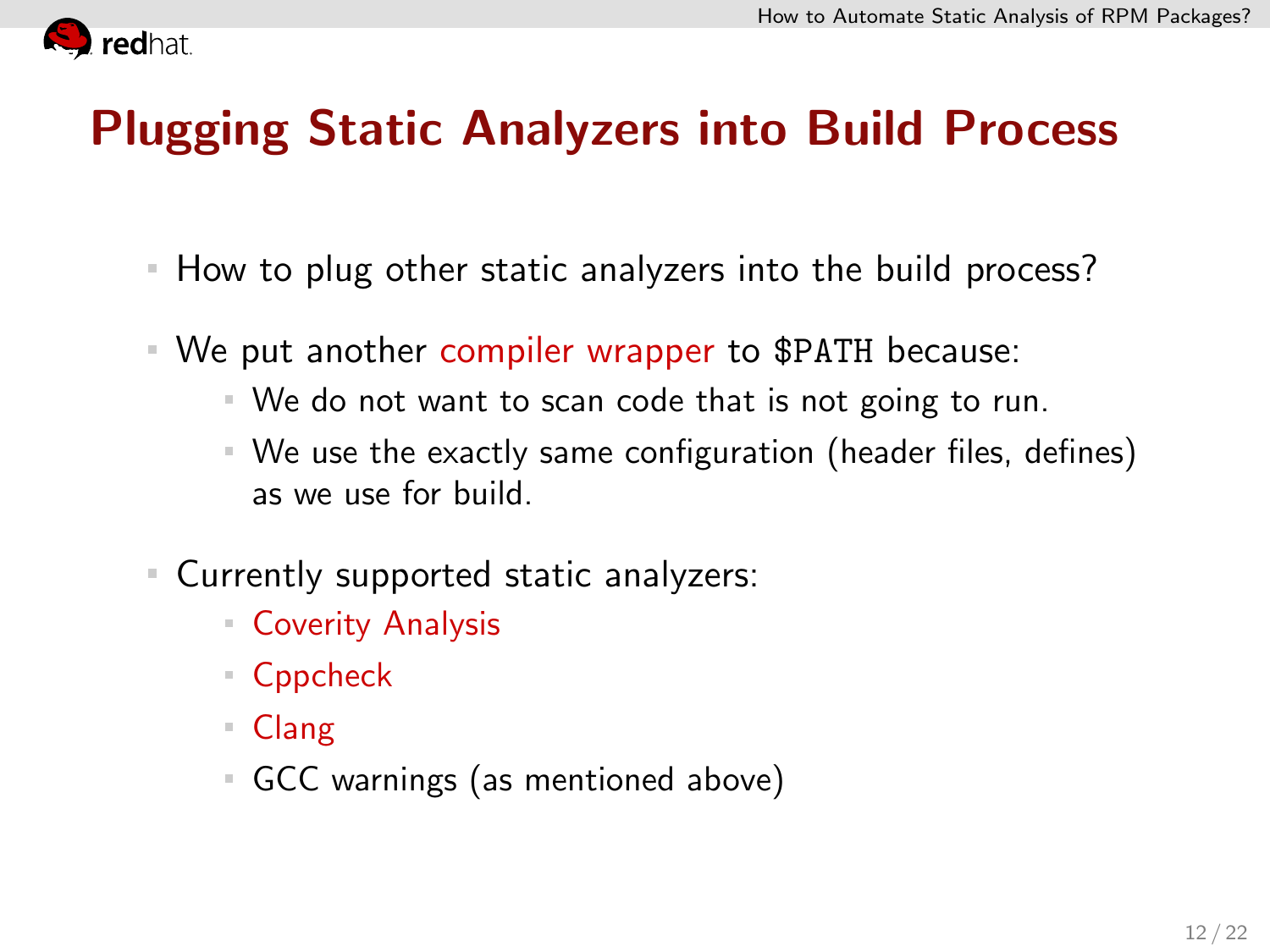<span id="page-15-0"></span>

## Coverity Analysis

- Enterprise static analyzer, closed source.
- Not for free, but available to open source project maintainers.
- During the build, Coverity only captures intermediate code to  $\equiv$ a so called intermediate directory.
- The static analysis itself runs in a separate step (it may even run on another machine).
- **Provides its own compiler wrapper.**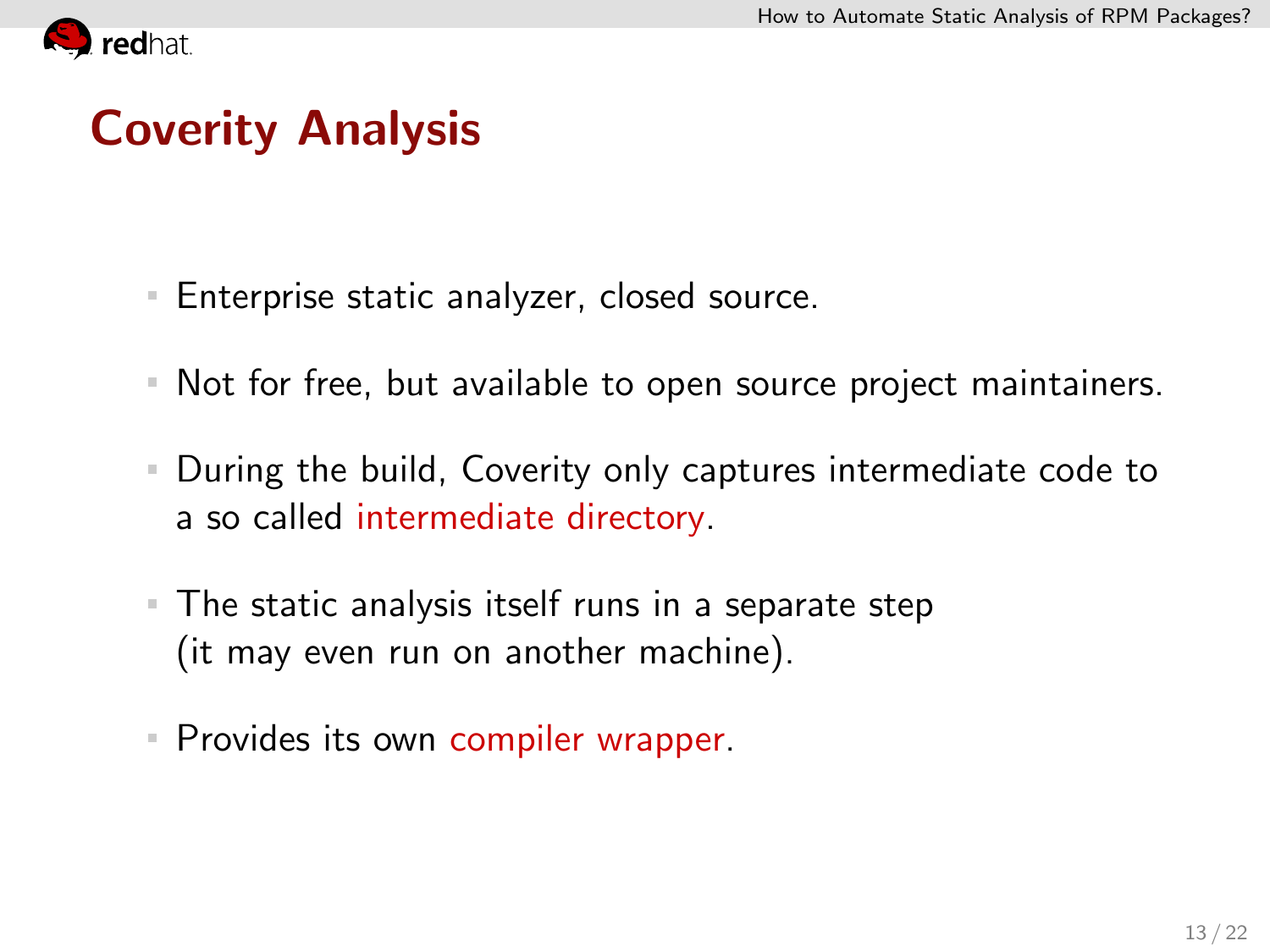<span id="page-16-0"></span>

# Cppcheck

- Based on pattern matching (very lightweight static analysis).
- Can be run blindly on a directory with sources, but then:
	- It tries several combinations of  $-D$  flags.
	- Cppcheck ignores missing include files in this mode.
	- This usually implies many false positives and false negatives.
- Upstream does not provide any compiler wrapper.
- We implemented our own compiler wrapper for Cppcheck:
	- Previously implemented as a shell script, now written in C.
	- Runs Cppcheck in parallel  $\implies$  significant performance boost H. when chained with other compiler wrappers.
	- If it is going to be packaged for Fedora!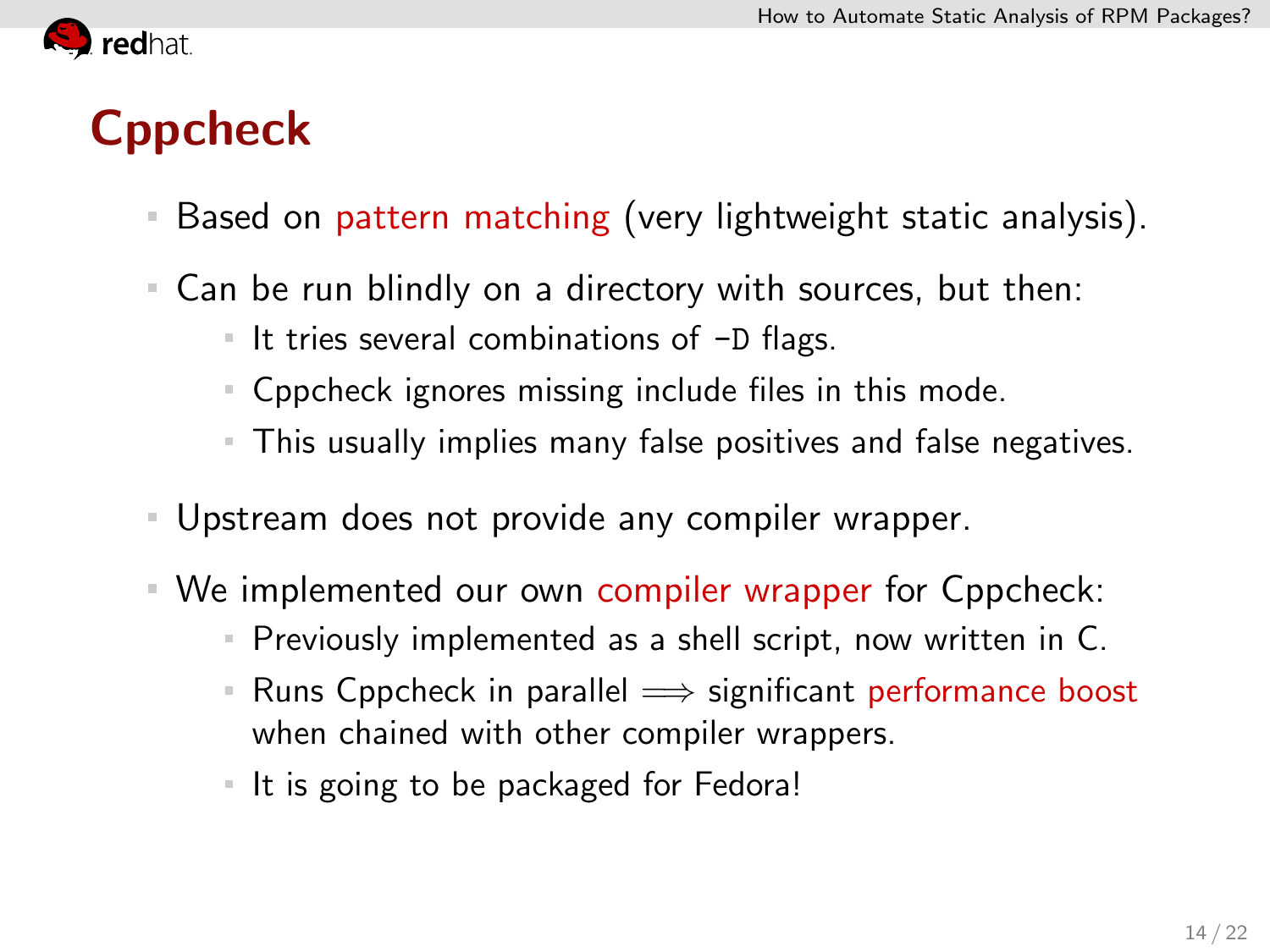<span id="page-17-0"></span>

# Clang

- A set of static analysis-based checkers running on top of LLVM (Low Level Virtual Machine).
- It is written in  $C++$  and recent versions are difficult to compile with older tool chains, which we use for building RHEL packages.
- Upstream maintains a compiler wrapper:
	- The compiler wrapper is written in Perl.
	- Too slow to be chained with other compiler wrappers.
	- Currently bottleneck when running autoconf checks, etc.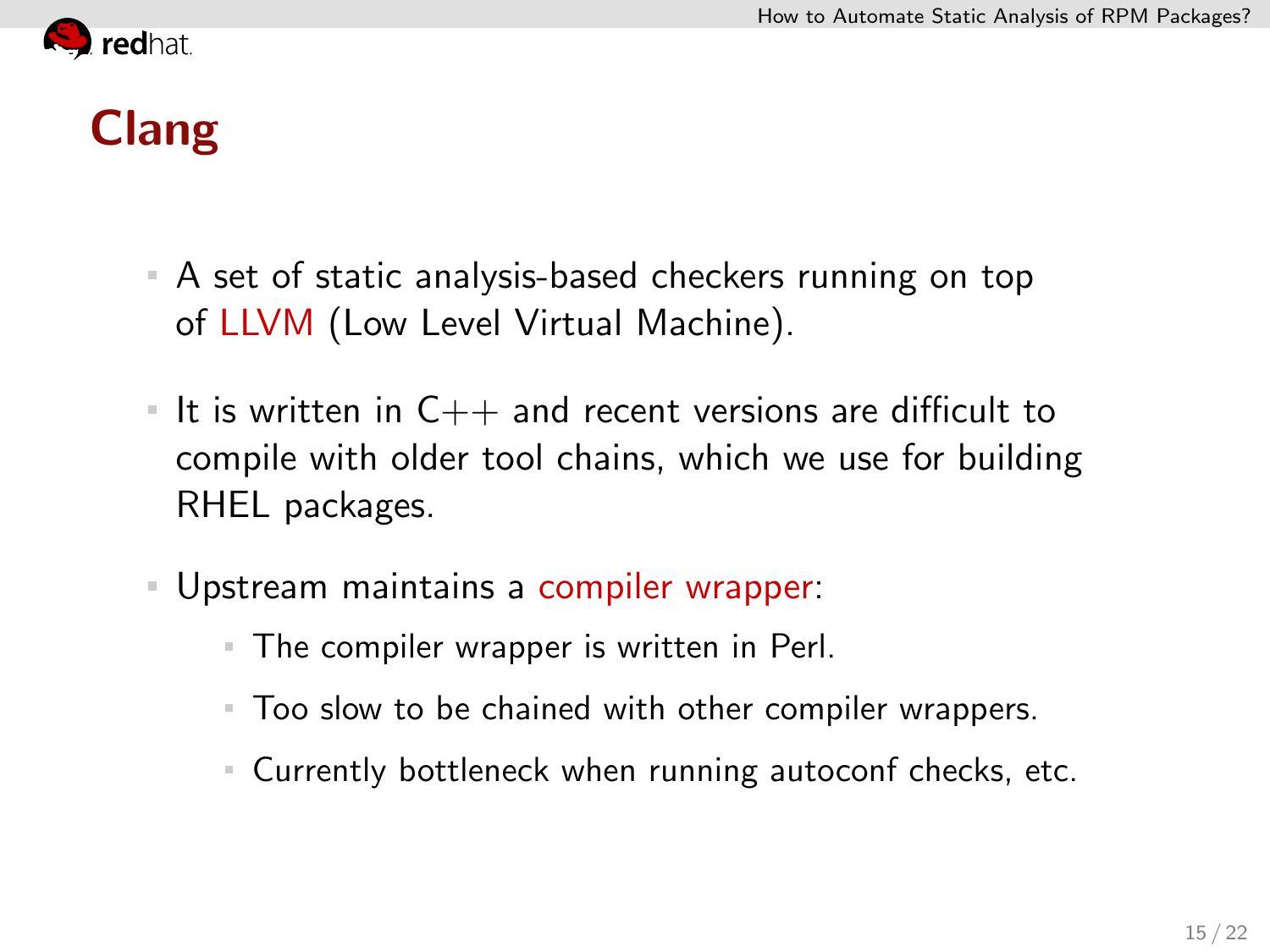<span id="page-18-0"></span>

### Plugging Static Analyzers into Build Process

- We do not run static analyzers during production build.
- But we also use mock (chroot-based tool for building RPMs).  $\mathbb{R}^n$
- The build environment is very close to what we use for building RPMs in production.
- On the other hand, we are able to make destructive hacks in the chroot in order to make the static analysis succeed (e.g. to simplify system header files for tools that would not parse them otherwise).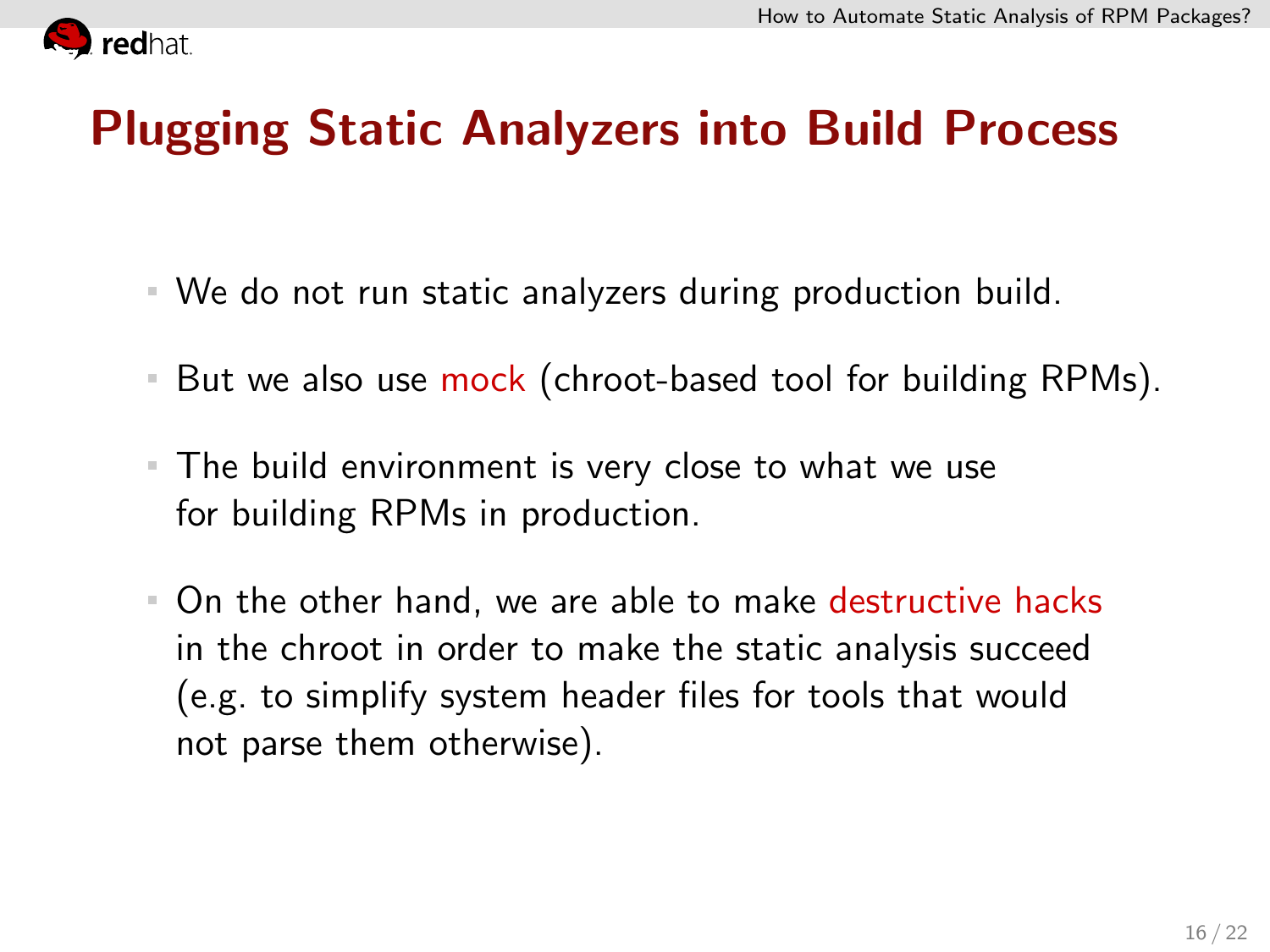<span id="page-19-0"></span>

### Overview of Helper Tools We Developed

- cswrap Generic compiler wrapper. Makes it possible to add/remove compiler flags. **Translates relative to absolute paths in diagnostic messages.** <https://git.fedorahosted.org/cgit/cswrap.git> cscppc Compiler wrapper running cppcheck in background. <https://git.fedorahosted.org/cgit/cscppc.git>  $csmock$  Mock-based tool for automated static analysis of SRPMs. User only specifies a mock profile and list of analyzers to use. Uses static analyzers and compiler wrappers mentioned above. <https://git.fedorahosted.org/cgit/csmock.git>
	-
	- $\text{csdiff}$  = Set of command-line utilities for comparing, filtering, and formatting the list of defects.
		- <https://git.fedorahosted.org/cgit/codescan-diff.git>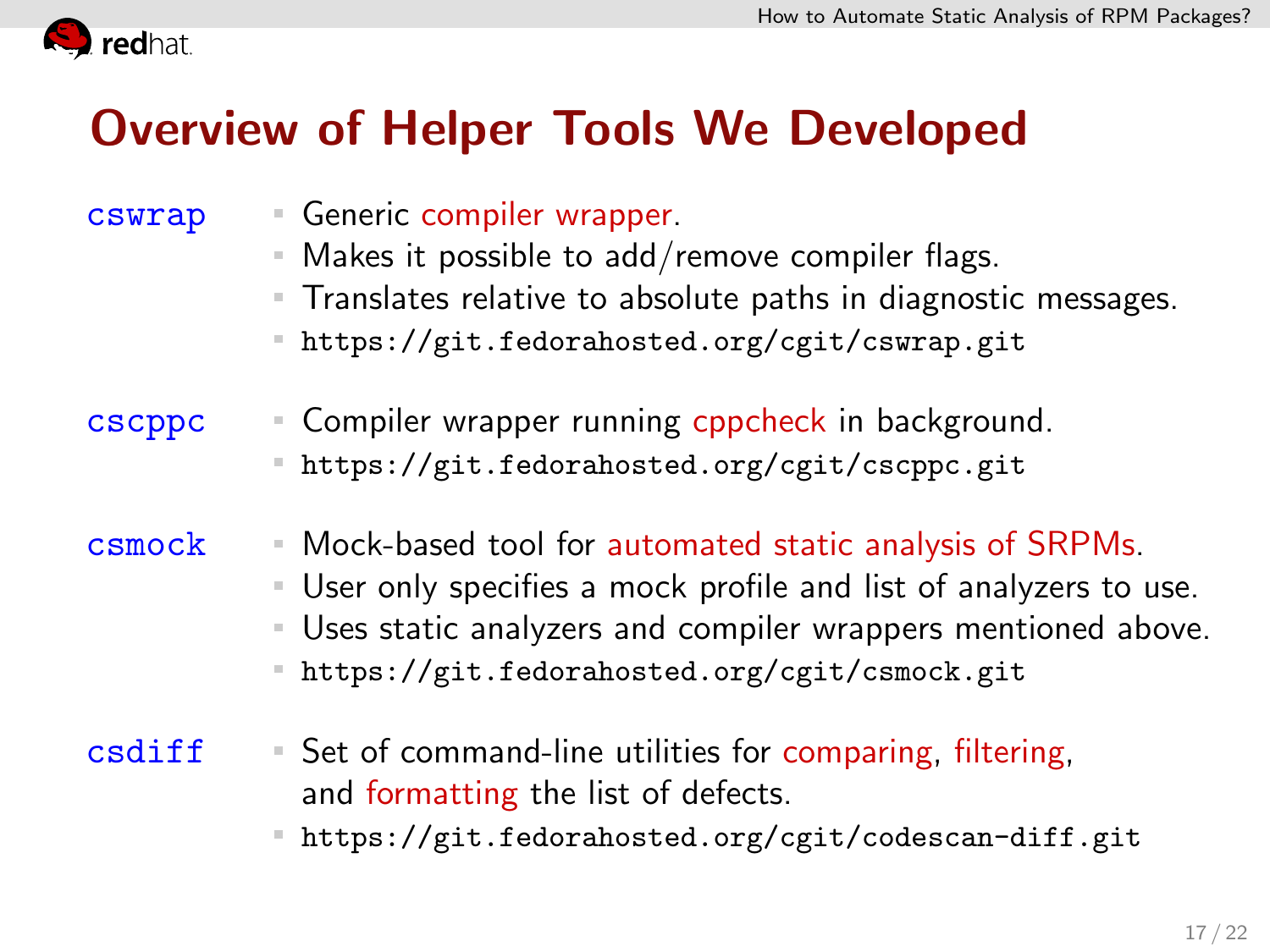<span id="page-20-0"></span>

## Use of Compiler Wrappers – Process Tree (1/4)

```
*---- csmock -a cppcheck,clang -p fedora-20-x86_64 package.src.srpm
 |
 *---- mock -r fedora-20-x86_64 --chroot ...
        |
        *---- rpmbuild -bc ...
               |
              *---- make -j13
                     |
                     *---- gcc ... unit0.c
                     |
                     |
                     |
                     |
                     |
                     |
                     |
                     |
                     |
                     |
                     |
                     *---- gcc ... unit1.c
                     |
                     |
                     |
                     |
                    ...
```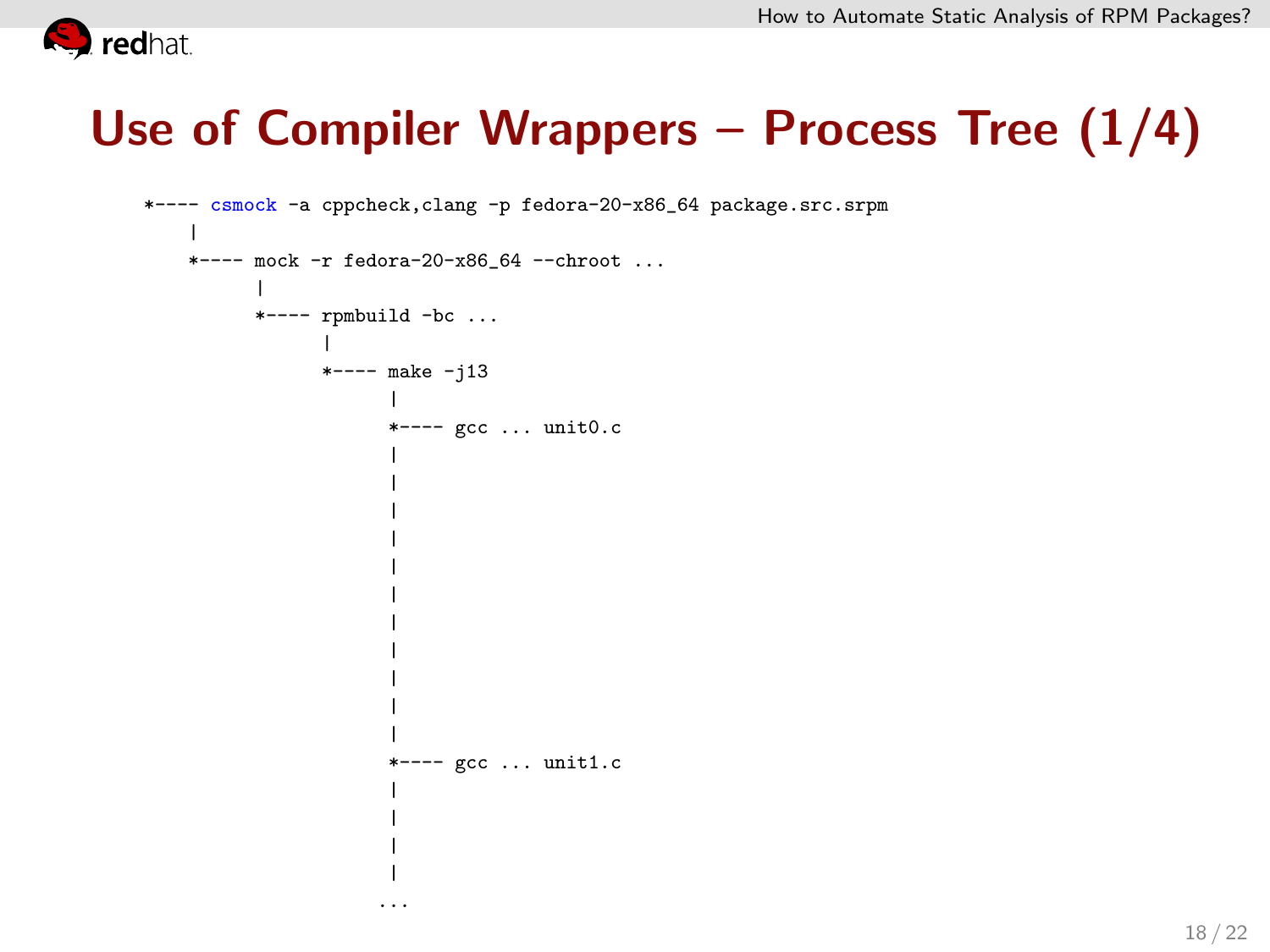<span id="page-21-0"></span>

## Use of Compiler Wrappers – Process Tree (2/4)

```
*---- csmock -a cppcheck,clang -p fedora-20-x86_64 package.src.srpm
 |
 *---- mock -r fedora-20-x86_64 --chroot ...
        |
       *---- rpmbuild -bc ...
              |
              *---- make -j13
                    |
                    *---- ccc-analyzer ... unit0.c
                    | |
                          | *---- gcc ... unit0.c
                    |
                    |
                    |
                    |
                    |
                    |
                    |
                    |
                    |
                    *---- ccc-analyzer ... unit1.c
                    | |
                          | *---- clang-analyzer ... unit1.c
                    |
                    |
```
...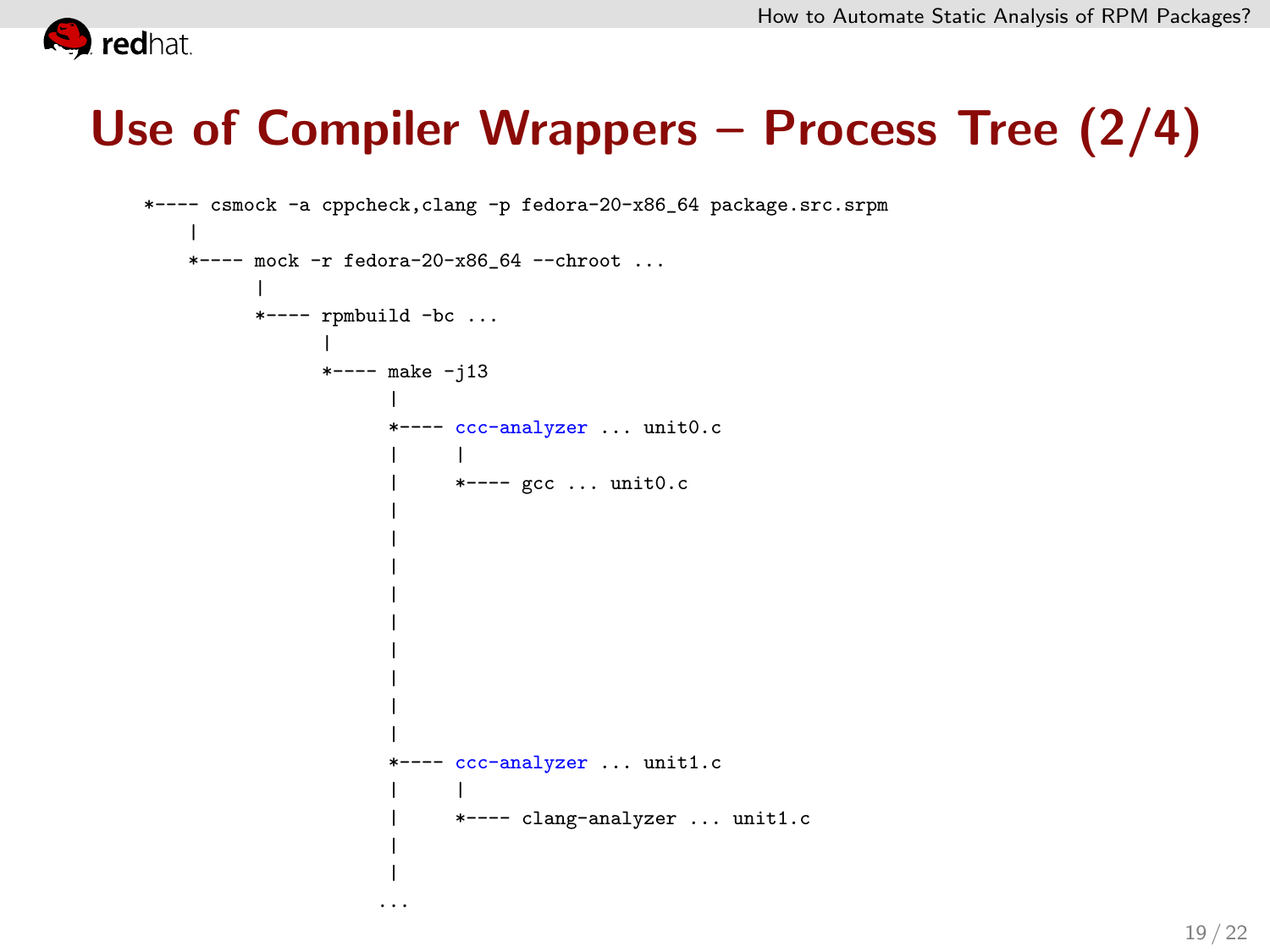<span id="page-22-0"></span>

### Use of Compiler Wrappers – Process Tree (3/4)

```
*---- csmock -a cppcheck,clang -p fedora-20-x86_64 package.src.srpm
|
*---- mock -r fedora-20-x86_64 --chroot ...
      |
      *---- rpmbuild -bc ...
            |
            *---- make -j13
                  |
                 *---- ccc-analyzer ... unit0.c
                  | |
                       | *---- cscppc ... unit0.c
                  | |
                             | *---- gcc ... unit0.c
                  | |
                  | |
                  | |
                             | *---- cppcheck ... unit0.c
                  |
                  |
                  |
                 *---- ccc-analyzer ... unit1.c
                  | |
                       | *---- clang-analyzer ... unit1.c
                  |
                  |
```
...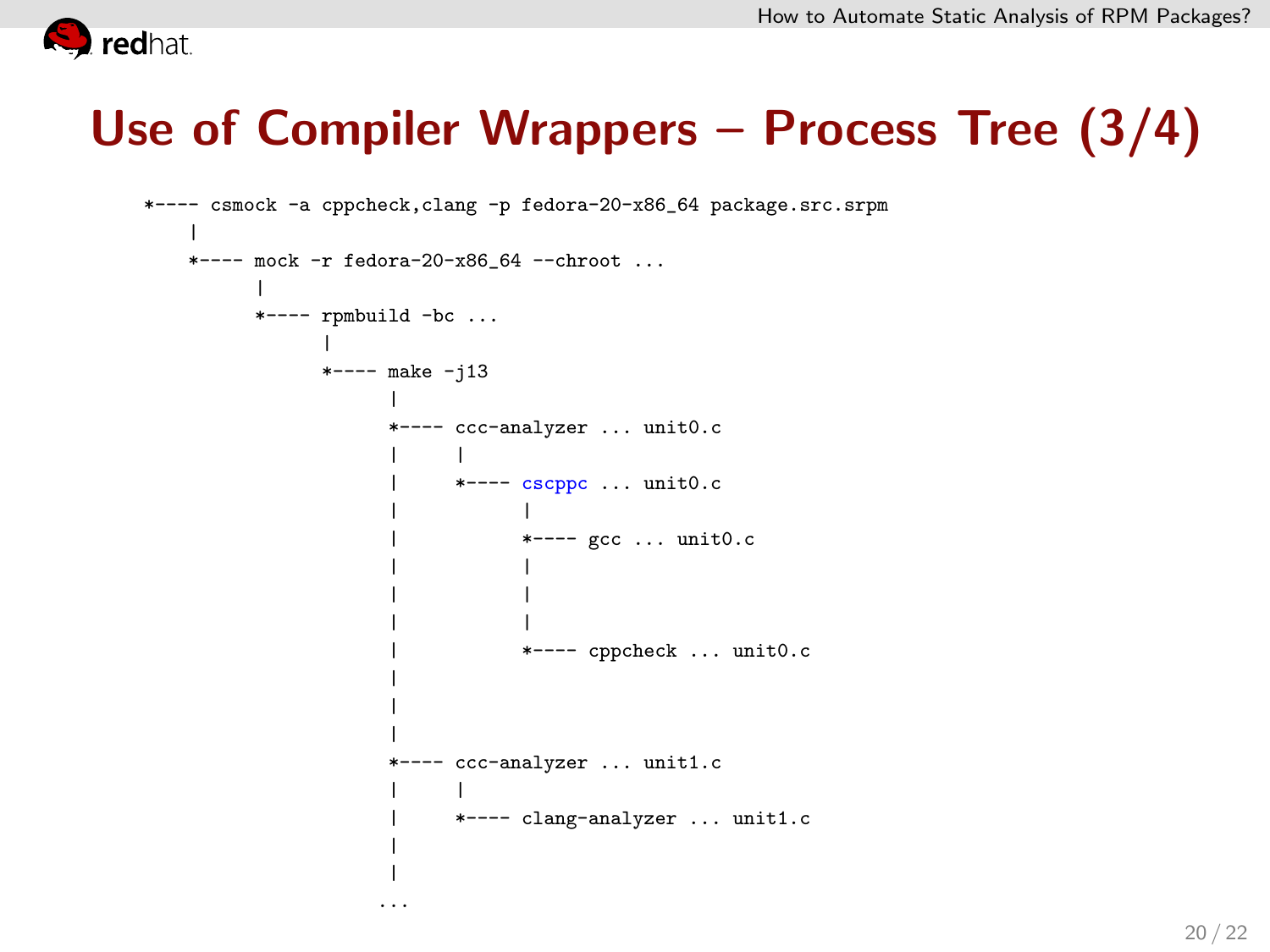<span id="page-23-0"></span>

#### Use of Compiler Wrappers – Process Tree (4/4)

```
*---- csmock -a cppcheck,clang -p fedora-20-x86_64 package.src.srpm
|
*---- mock -r fedora-20-x86_64 --chroot ...
      |
     *---- rpmbuild -bc ...
           |
           *--- make -113|
                *---- ccc-analyzer ... unit0.c
                 | |
                      | *---- cscppc ... unit0.c
                 | |
                           | *---- cswrap ... unit0.c
                 | | |
                               *--- gcc ... unit0.c| |
                           *---- cswrap ... unit0.c
                 | |
                                 | *---- cppcheck ... unit0.c
                 |
                *---- ccc-analyzer ... unit1.c
                 | |
                      *--- cswrap ... unit1.c
                 | |
                           | *---- clang-analyzer ... unit1.c
                ...
```